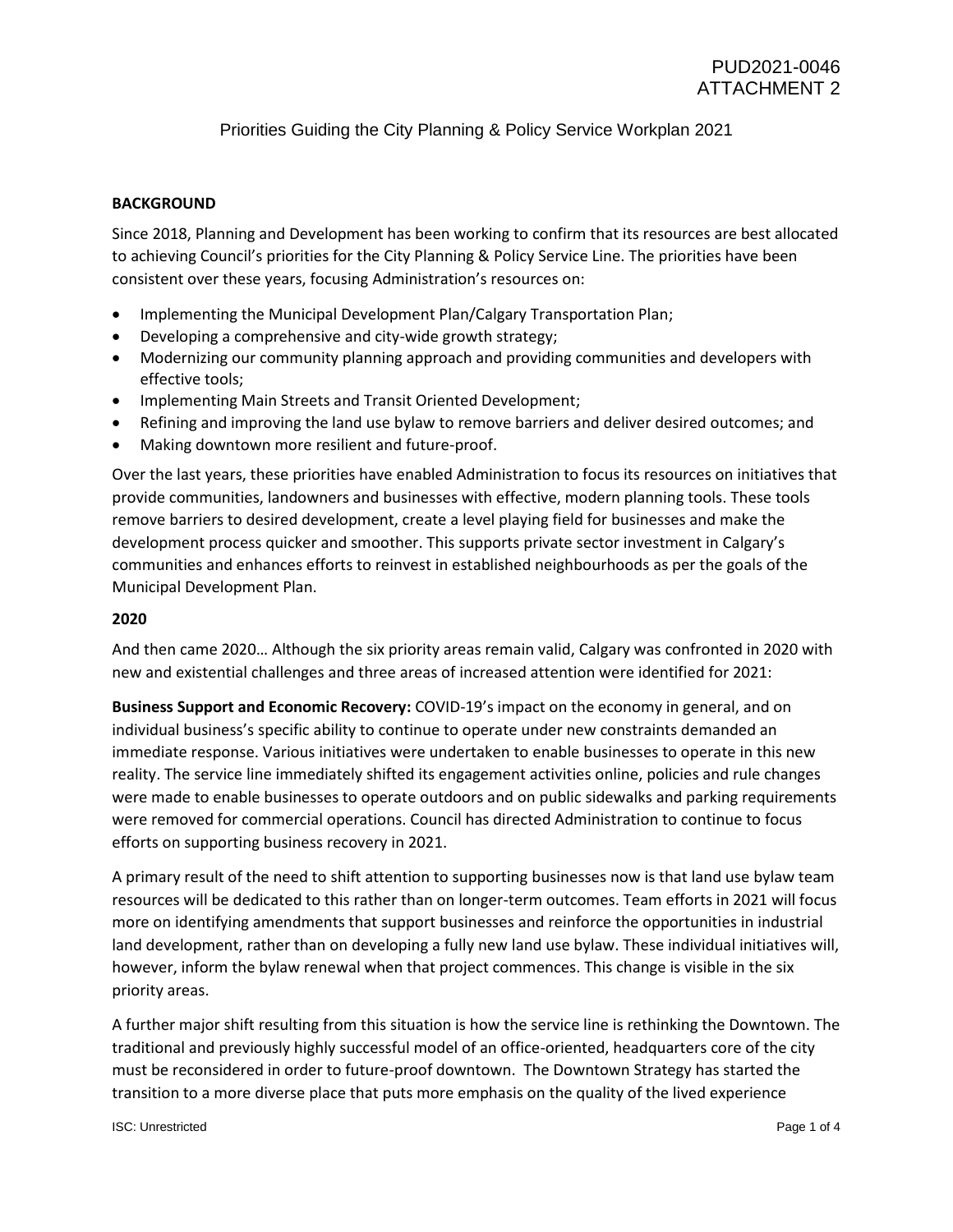regardless of whether you are working, living or visiting the downtown. One of the major pieces of work to be delivered in 2021 will be a new plan to replace the Centre City Plan. This new Plan for what is now being referred to as the Greater Downtown will focus on building a "Next Generation Downtown" that reflects the need to evolve from the current state to one that attracts a new generation of workers and businesses and that enables a diversity of uses, including residential, cultural, educational, institutional, retail and office in new and innovative ways that reflect global trends in placemaking. It will also incorporate lessons learned from our response to the pandemic and the need to create an environment that can respond to sudden and dramatic changes in demand for public space. The newly defined priority of "Downtown Strategy – The Next Generation Downtown" reflects the renewed focus in this regard.

**Equity:** Events around the world in 2020 highlighted the need to advance social equity, eliminate discrimination and implement Council's vision of a great city to make a living, a great city to make a life for all Calgarians. Council has re-emphasized that Calgary's increasingly diverse population needs to be better considered and reflected in how we plan the city and our communities in the future.

The City Planning & Policy service line priorities support Council's Social Wellbeing Policy by dedicating resources to initiatives that promote equitable and inclusive community growth as well as by enabling City investments in amenities that serve the community.

**Climate Action:** In recent years Calgary has experienced significant climate events with severe personal and economic impacts. The most recent being the hailstorm that damaged thousands of homes in June 2020. Calgarians and Council have expressed the need for action towards making Calgary more environmentally resilient and reducing the city's greenhouse gas emissions. How we develop our communities, where we provide services and how we move around the city directly affect the city's environmental footprint. By delivering the initiatives on the workplan, guidance will be provided for the growth of an environmentally more resilient community.

The new priority area of Corporate Initiatives and Legislative Requirements has also been introduced to more strongly reflect the need to ensure appropriate team resources are available to dedicate to supporting broader initiatives, such as Calgary's Environmental Strategy and the Climate Adaptation Plan.

### **2021 PRIORITIES**

Although the six priorities that guided the service line in 2020 remain valid, they have been refined to highlight where resources need to be focused in 2021 to address the increased challenges resulting from COVID and the economic situation. Refinement is also required to properly reflect corporate initiatives and legislative requirements. The proposed priorities for 2021 are discussed below.

### A. Implementing the Municipal Development Plan/Calgary Transportation Plan

The 10-year review of the Municipal Development Plan / Calgary Transportation Plan was completed in 2020. The review confirmed that the fundamental direction and vision of the MDP/CTP remains relevant. Stakeholders and Administration agree on the need to focus on implementation through policy, local area planning and enabling regulation.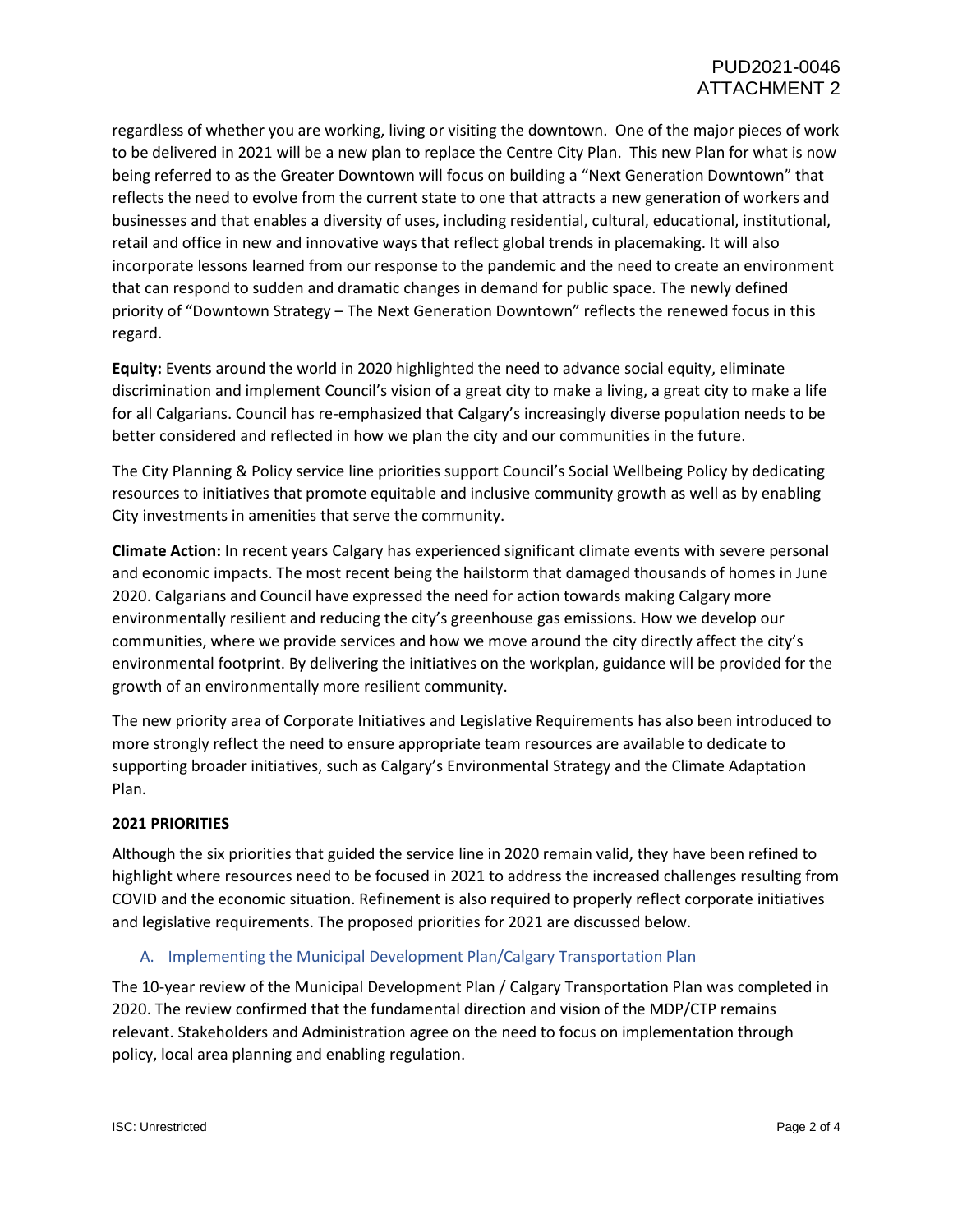The lack of strategic funding and investment tools has been identified as a challenge to implementing the Municipal Development Plan/Calgary Transportation Plan. This gap is addressed in Priority D: Connecting Planning and Investment.

Administration's ongoing objective is to provide tools that provide certainty and clarity for desired development and investment in Calgary's communities and economy. The planned review of the plans' core indicators represents a primary initiative towards enhanced implementation.

# B. A City-Wide Growth Strategy

A focus in 2021 will be placed on delivering the Established Area Growth and Change Strategy and the Industrial Growth Strategy. Both strategies are key components of the city-wide approach to investment, funding and growth decisions. The Established Area Growth and Change Strategy will enable The City to identify appropriate investments and funding mechanisms and to leverage market activity towards desired growth in the established area. This will enable development and foster a balanced implementation of the Municipal Development Plan.

The Industrial Growth Strategy has gained enhanced relevance due to the economic shift of 2020 and the need to proactively leverage the opportunities that new trends and developments in the industrial sector afford Calgary. Work on this strategy will be accompanied by a review of the land use bylaw regulations that guide and govern development.

# C. Modernized Community Planning & Transit Oriented Development

Calgary has long been considered one of the most livable cities in the world. Sustaining our status as a great city requires us to be competitive and attractive, both locally and globally. Cities around the world have realized that to attract businesses, they must first attract people. Investing in inclusive communities that serve diverse lifestyle choices is critical for Calgary's continuing economic growth. A liveable and vibrant city will attract residents and businesses.

For years, desired developments and the ability to better address the needs of Calgary's increasingly diverse population have often been obstructed by aging community plans that do not accommodate the same diversity of uses and buildings that are the foundation of inclusive, vibrant and attractive communities today. Addressing this issue and removing obsolete policy will remain a focus of the Service Line. The delivery of Main Streets and the implementation of the Transit Oriented Development Strategy also contribute to development in strategic city areas in alignment with the urban structure of the Municipal Development Plan.

The modern tools being developed by the service create a level playing field for businesses and make the development process quicker and smoother. This supports private sector investment in Calgary's communities and enhances efforts to reinvest in established neighbourhoods as per the goals of the Municipal Development Plan. Reinvesting in existing communities and installed infrastructure, as well as developing walkable, multi-modal communities advances our efforts to reduce Calgary's environmental footprint and promote the growth of an environmentally more resilient city.

# D. Connecting Planning and Investment

Council has clearly identified the gap between community growth and City and private-sector investment and Administration is addressing the gap between strategies and policies and investment.